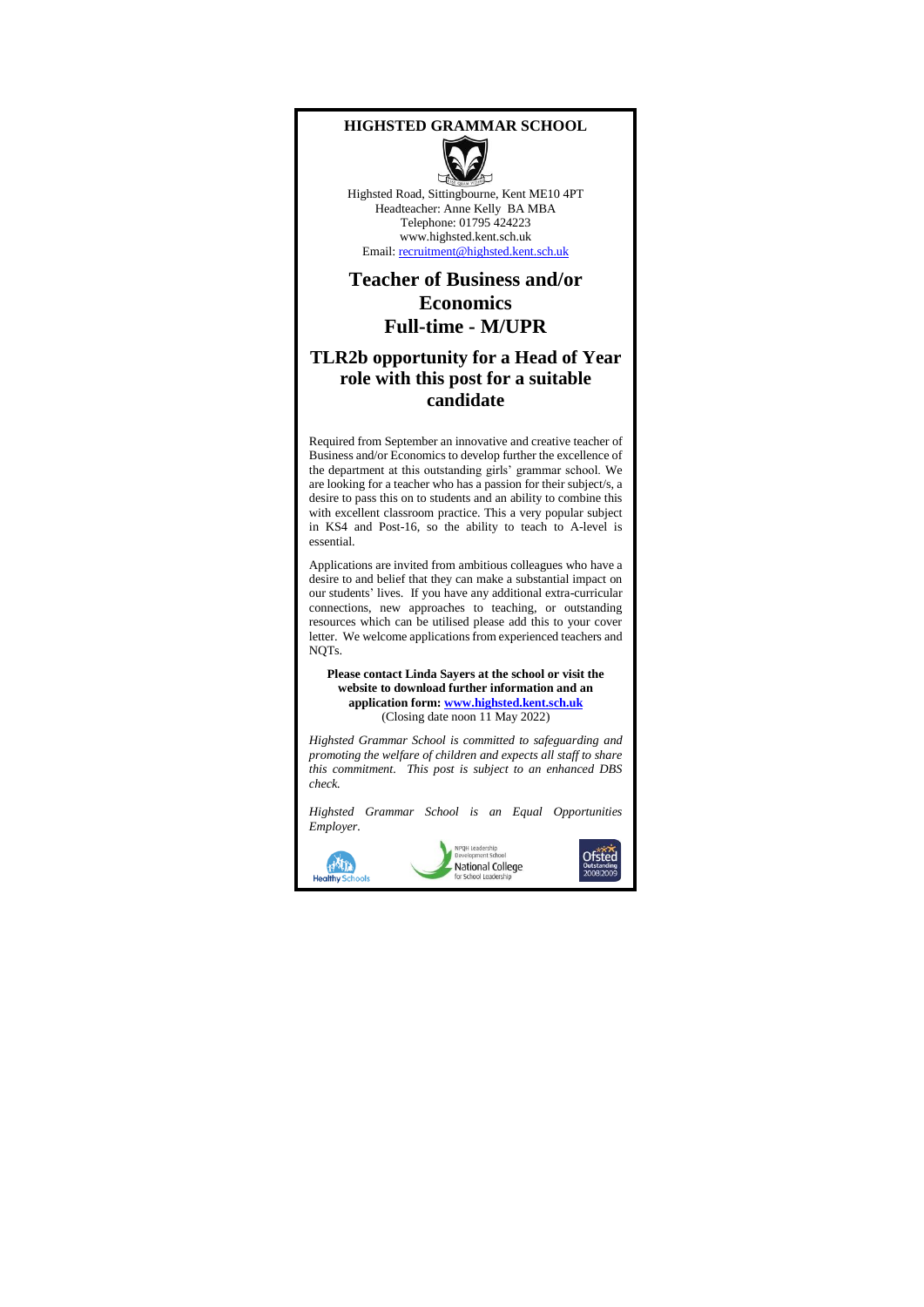

# **HIGHSTED GRAMMAR SCHOOL**

Highsted Road, Sittingbourne, Kent ME10 4PT Headteacher: Anne Kelly BA MBA Telephone: 01795 424223 Fax: 01795 429375 Email: [recruitment@highsted.kent.sch.uk](mailto:recruitment@highsted.kent.sch.uk)

# **GENERAL INFORMATION**

#### **Summer 2021 school performance: GCSE results achieved by pupils at the end of key stage four**

|                                                                 | 2021  | 2020  |
|-----------------------------------------------------------------|-------|-------|
| Percentage $A^*/A$ grades / 7 and above                         | 57.9% | 57.6% |
| Percentage of pupils gaining 9 - 4 grades, in English and maths | 100%  | 100\% |
| Percentage of pupils gaining at least two 9 - 4 grades, science | 99.2% | 100\% |
| Percentage of pupils gaining at least one 9 - 4 grade, MFL      | 94.3% | 98.4% |
| Percentage of pupils achieving history or geography $9 - 4$     | 99.0% | 98.4% |
| Percentage of pupils achieving English Baccalaureate*           | 98.4% | 98.3% |

\* **English Baccalaureate** consists of 9 - 4 grades at full GCSE in English, mathematics, two science subjects, a foreign language and history or geography.

### **A-level results achieved by students at the end of Year 13**

|                            | 2021 | 2020 |
|----------------------------|------|------|
| Percentage pass rate       | 100% | 100% |
| Percentage $A^*$ -B grades | 83%  | 81%  |

*'Highsted Grammar School is an outstanding school. It knows its strengths and areas requiring improvement very well.'*

*'The school is ambitious for its students and is very effectively focusing the staff team and the girls themselves on raising their expectations and achievements.'*

*'The school effectively enables girls to make excellent progress. They achieve the highest academic standards.'*

*'The curriculum gives girls an outstanding range of experiences and there is excellent involvement in extracurricular activities.'*

*'There is a strong mutual respect between staff and girls. Initiative is encouraged and girls say that they get on very well together, help one another and enjoy school.'*

(Ofsted Inspection report 2009)

Highsted Grammar School is a small girls' grammar school (around 900 on roll, including 182 in Sixth Form) situated in the North Kent town of Sittingbourne. As an outstanding school, we were one of the first to convert to academy status in the autumn term 2010.

Excellent road and rail connections give easy access to London, Canterbury, Ashford and the Continent. Sailing and swimming facilities in the area are good and there are plenty of community activities (for example, orchestral, choral, theatrical clubs, etc.) available. Theatres in Canterbury and Maidstone, as well as those in London, provide entertainment. A well-equipped sports complex in the town has excellent facilities both for the serious sportsman and woman and for family recreational use. House prices are relatively low for the South East and opportunities for further professional development are excellent.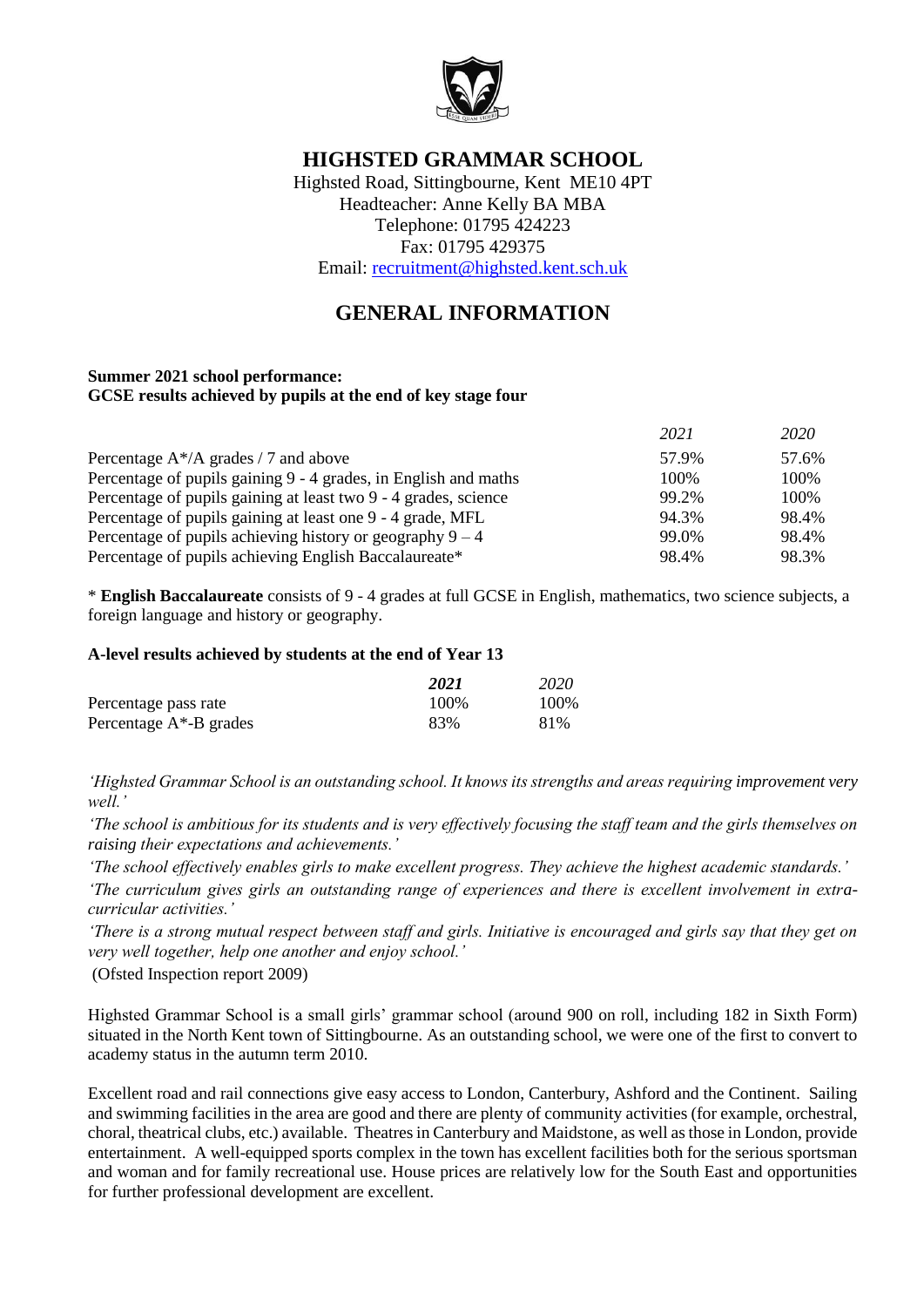The school itself is a high-performing girls' school, where pastoral care and enrichment feature as highly as academic success. Having featured three times in Her Majesty's Chief Inspector's list of outstanding schools, we are proud to play a leading role in the education of young people in our area. The pupils are exceptional in every way – they are enthusiastic, personable, caring, and show considerable initiative – and we enjoy the strong support of parents. Likewise, the staff team – teaching, support and administrative – is talented, dedicated, hard-working and committed to the continuing success of the school. The governing body represents a group of capable, multiskilled individuals, wholly supportive of the work we do.

The main block of the school was opened in 1958 when the school moved from older premises and since then other buildings have been added, including a technology block, new laboratories and additional classrooms. Development of the site continues with an imaginative, multi-purpose teaching area – the Hi-pod; new PE and dance studio, language laboratory and media studies/photography suite.

The Learning Resource Centre was created out of the old school library and boasts a light, comfortable and airy environment with good book stock, excellent ICT facilities and a pleasant reading area. It is very popular with students and well used by all age groups. Books, newspapers and specialist magazines are catalogued alongside other media and loans are monitored through an electronic library management system. Much of the day-to-day running of the Centre is undertaken by a group of library prefects, trained and overseen by the Centre Manager.

Highsted is a school of opportunity for staff as well as pupils, winning the School Achievement Award in two out of the three years that the scheme ran. We contribute extensively to initial teacher training, with many PGCE and SCITT trainees successfully completing their programme in the school each year and in recent years, no less than six members of the leadership team have been promoted to headship posts.

Pupils are granted places at the school on the basis of success in the Kent selection tests or the Highsted Test, broadly speaking they represent the top 25% of the ability range. The economic and social characteristics of the locality are not the most affluent in Kent, so opportunities for value-added are high and the school is able to make a real impact within the community. At Sixth Form level we work in partnership with two other local schools, Borden Grammar (boys) and Fulston Manor (mixed). Through this arrangement, we focus mainly on A-level provision and are able to offer more than 34 different courses, including several applied A-level options. Highsted continues to be placed in the top 100 secondary schools (The Telegraph) based on our A-level results.

The school, formerly sponsored by Microsoft, received specialist school status through science and consequently we have implemented major changes to the ICT infrastructure to make full use of these connections. Across the school we regard this not only as a strategy to develop science further and promote the role of women in this area, but also as the opportunity to enhance provision across the whole curriculum.

Music and drama within the school are exceptional, with high quality productions taking place every term. There is a strong choral tradition in the school. Sporting activity also features highly in the work that we do, and the pupils enjoy both local and national recognition in areas as diverse as cricket, judo and life-saving. Other extracurricular activities are wide-ranging and responsive to student need. A very strong School Council has been an established part of Highsted for more than 50 years.

The school has enjoyed a long-standing partnership with Gymnasium Fridericianum, Erlangen in Bavaria and this has led to regular exchange visits for more than 25 years. From our advantageous geographical position, we are also able to undertake day trips to Europe and each year there are study visits to France, Belgium and Italy, organised by different subject areas. For the first time in 2005, a group of Year 12 students spent three weeks in quality work experience placements in Brussels and this has now become a regular part of the summer term enrichment programme, supported by substantial grants from the EU.

From this brief description, potential candidates will realise that this grammar school offers far more than a purely academic focus. This does not come about by accident. It is entirely dependent on the determination and commitment of the whole school community, alongside effective delegation of tasks. If you have the potential to contribute to an exceptional school and would like to be part of a friendly, winning team, we would love to hear from you!

This post would suit a creative and ambitious professional who can work well as part of a team, is keen to contribute ideas and take on new initiatives and has high expectations of the students. It provides an opportunity to work with able and well-motivated students within a successful department and with friendly colleagues. Flexibility and a personal desire to broaden professional experience would be an advantage.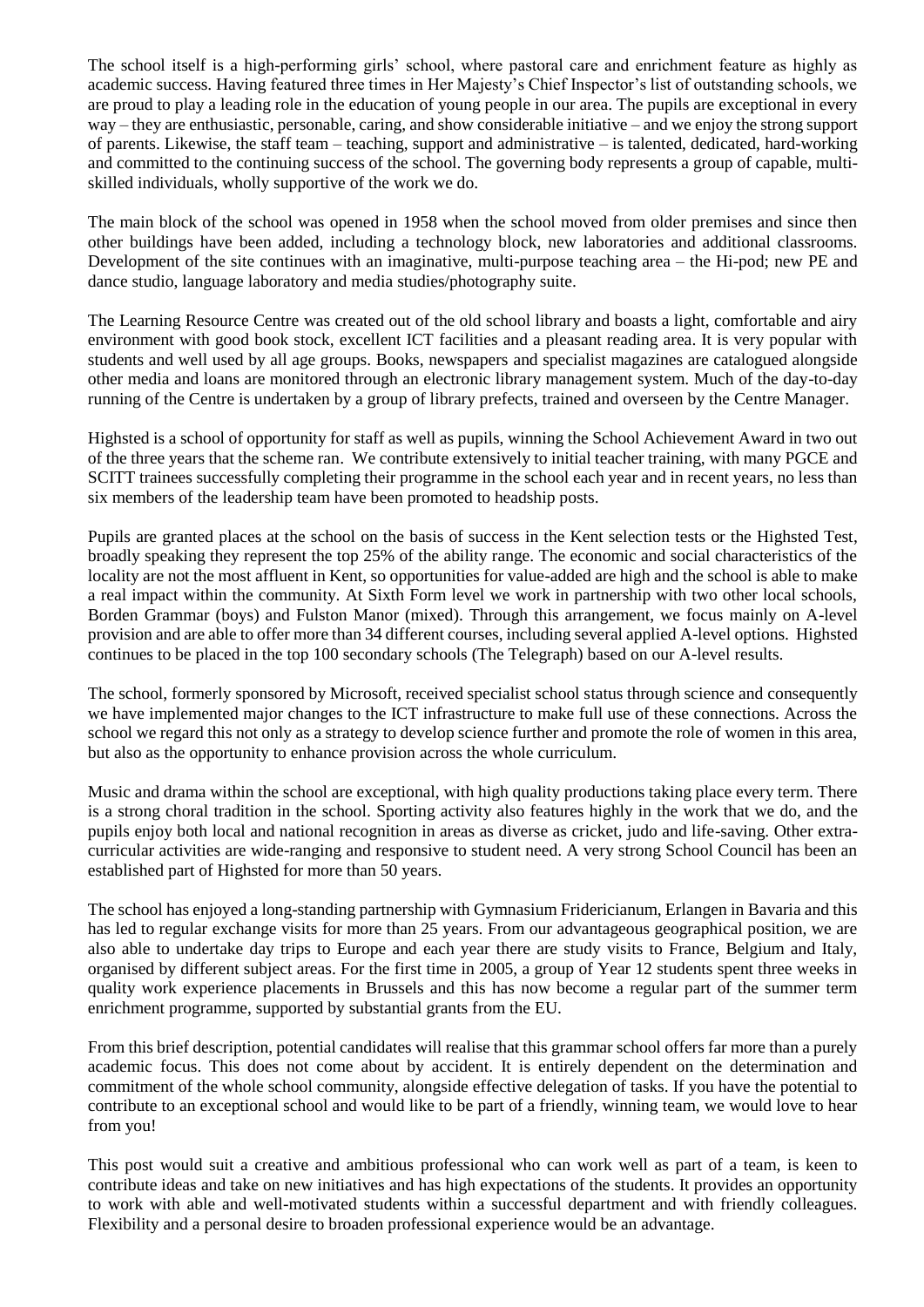In line with supporting the wellbeing of all staff, all Highsted employees will receive a private health care package supported by Benenden Health Care.

Anne Kelly (March 2021)

### **The Business and Economics Department**

We are looking for a dynamic, innovative and hard-working individual to join a committed, friendly and highperforming Business and Economics department that genuinely operates as a team – supporting and motivating one another in what is often demanding but always enjoyable work. Members of the department are encouraged to develop new resources in small teams and new ideas are valued. This is a time of exciting change, as we take forward major developments in specifications and the curriculum, so your vision will be very important to our work.

The department's results and progress measures are high. Our aim is always to enrich the wider education and development of the whole child, future citizen and adult; our courses offer plenty of opportunity to do that. We teach AQA GCSE Business, AQA A-Level Business and AQA A-Level Economics. The department is well resourced, operates in a collegiate spirit of shared excellence and there is a tradition of inspiring and encouraging one another to impact on learning in exciting ways.

We are committed to contributing to the continuous improvement of teaching and learning: as individual practitioners, as a team and as members of an outstanding school community. We are looking forward to appointing an outstanding colleague who can contribute to the progress of Business and Economics students with energy, passion and skill.

Christian Gilbert (Teacher of Economics & Business) (January 2022)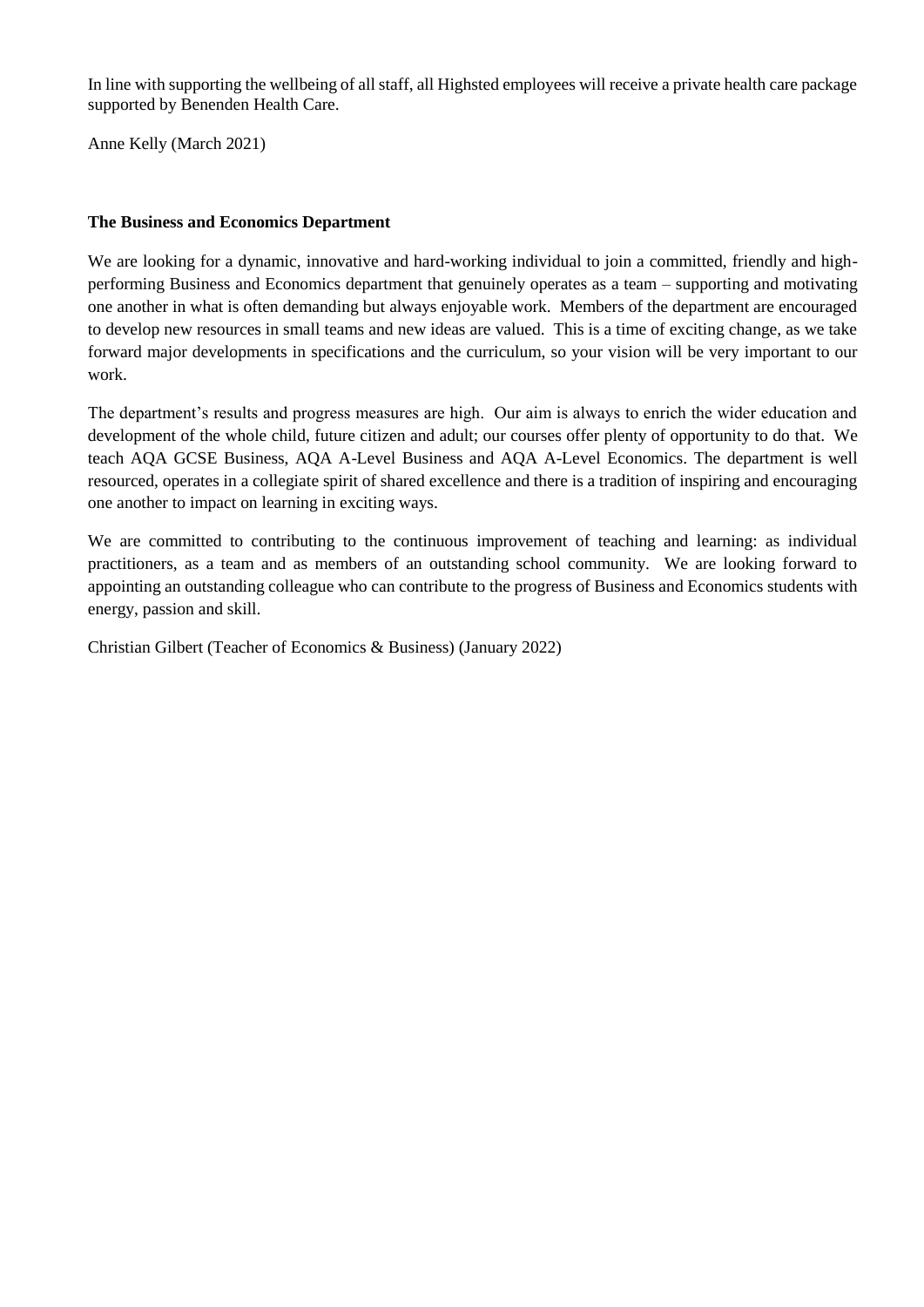#### **HIGHSTED GRAMMAR SCHOOL: JOB PROFILE** SUBJECT TEACHER RESPONSIBILITIES – M/UPS

Name: **General** Main subject: **Business and Economics**

| <b>ACTIVITY</b>                                             | <b>RESPONSIBILITIES</b>                                                                                                                                                                                                                                                                                                                                                                                                                                                                                                                                                                                                                   | <b>NOTES</b> |
|-------------------------------------------------------------|-------------------------------------------------------------------------------------------------------------------------------------------------------------------------------------------------------------------------------------------------------------------------------------------------------------------------------------------------------------------------------------------------------------------------------------------------------------------------------------------------------------------------------------------------------------------------------------------------------------------------------------------|--------------|
| <b>LINE</b><br><b>MANAGEMENT</b>                            | Responsible to Line Manager (subject teacher role).<br>$\bullet$<br>Professional Tutor (ITE & Staff Training during induction period)<br>Responsible to Head of House (form tutor role).<br>$\bullet$                                                                                                                                                                                                                                                                                                                                                                                                                                     |              |
| <b>CURRICULUM</b>                                           | Plan and prepare lessons in line with departmental schemes of<br>$\bullet$<br>work, using appropriate teaching methods and resources.<br>Mark and monitor pupils' class and homework providing<br>$\bullet$<br>constructive oral and written feedback, and setting targets for<br>pupils' progress.<br>Contribute to the development of schemes of work and<br>٠<br>departmental policies.<br>Contribute to enrichment activities which further the aims of the<br>$\bullet$<br>subject and the school.                                                                                                                                   |              |
| <b>PUPILS</b>                                               | Set high expectations for pupils' behaviour, establishing and<br>$\bullet$<br>maintaining a good standard of discipline.<br>Undertake pupil supervisory duties and cover for absent<br>٠<br>colleagues in line with school procedures.<br>Operate department and school rewards' policies.<br>$\bullet$<br>Assess and record each pupil's progress, including through<br>$\bullet$<br>observation, questioning, testing and marking.<br>Make every reasonable effort to ensure delivery of the school's<br>$\bullet$<br>Home School Agreement.<br>Undertake form tutor responsibilities as set out in the Staff<br>$\bullet$<br>Handbook. |              |
| <b>MONITORING</b>                                           | Understand and know how national, local and school data can be<br>$\bullet$<br>used to set clear targets for pupils' achievement.<br>Contribute to department monitoring of the assessment of pupils.<br>$\bullet$                                                                                                                                                                                                                                                                                                                                                                                                                        |              |
| <b>COMMUNICATION</b>                                        | Contribute to meetings and discussions about teaching methods,<br>$\bullet$<br>schemes of work and departmental policies.<br>Keep Subject Leader, Form Tutors and Heads of House informed<br>$\bullet$<br>about the progress of pupils being taught.<br>Share good practice within and across the subject area.<br>$\bullet$                                                                                                                                                                                                                                                                                                              |              |
| <b>EXTERNAL</b><br><b>COMMUNICATION</b>                     | Maintain familiarity with statutory assessment and reporting<br>$\bullet$<br>requirements.<br>Prepare and present informative reports to parents and meet with<br>$\bullet$<br>them to discuss pupils' progress.                                                                                                                                                                                                                                                                                                                                                                                                                          |              |
| <b>STAFFING</b>                                             | Review own professional development and identify training<br>$\bullet$<br>needs.<br>Take part in the performance management arrangements.<br>٠<br>Take part in lesson observations to share good practice.<br>$\bullet$                                                                                                                                                                                                                                                                                                                                                                                                                   |              |
| <b>BUDGETS/</b><br><b>RESOURCES</b>                         | Assist department leadership to:<br>$\bullet$<br>- identify resource needs<br>- develop and maintain departmental resources<br>- keep departmental areas tidy and have effective displays.<br>Follow agreed safety procedures for the department.<br>$\bullet$                                                                                                                                                                                                                                                                                                                                                                            |              |
| <b>OTHER</b><br><b>SPECIFIED</b><br><b>RESPONSIBILITIES</b> | Participate and/or lead existing activities which promote the<br>$\bullet$<br>school's ethos, including PSHCEE Education and Citizenship.<br>Contribute to new initiatives as part of the teaching team.<br>$\bullet$<br>Support the development of Business and Enterprise across the<br>$\bullet$<br>school.                                                                                                                                                                                                                                                                                                                            |              |

**NOTE:** This job profile is based on the Professional Standards for Teachers - England (published by TDA) and is subject to the Conditions of Employment contained within the Highsted Academy Trust contract as issued. It is reviewed regularly and aspects may be amended in negotiation with Team Leaders.

Signed ………………………………………………….. Date ……………………………